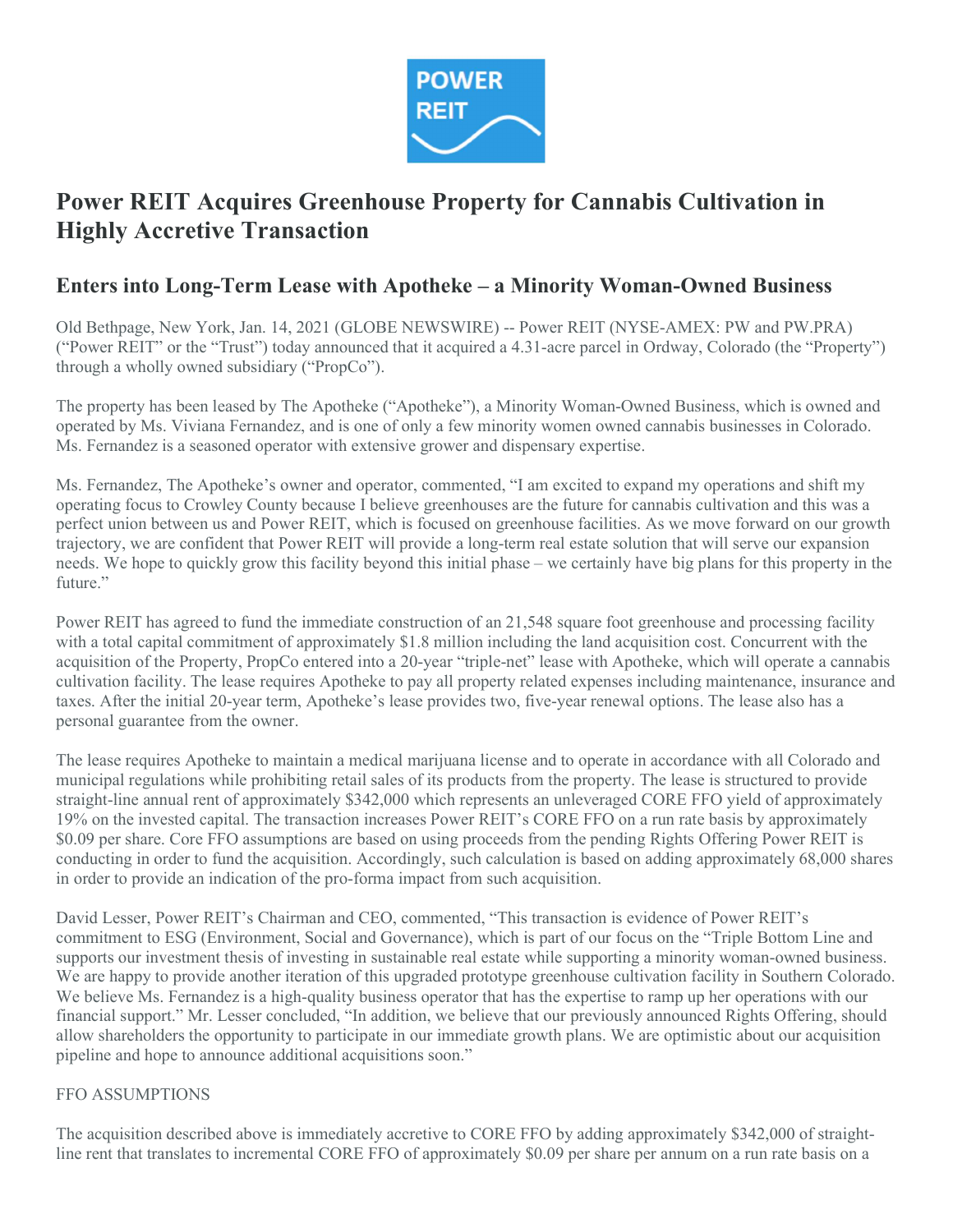pro-forma basis adjusting for the shares that would be issued in the Rights Offering to fund the investment. Omitting any future acquisition or financing activity, this transaction along with the other recently announced greenhouse related transactions should increase CORE FFO per share to approximately \$2.44 per year on an annualized run rate basis. This compares to CORE FFO of \$0.56 per share prior to embarking on the Company's updated business plan in July 2019 of focusing its real estate investments in Controlled Environment Agriculture properties.

## UPDATED INVESTOR PRESENTATION

Power REIT has posted an updated investor presentation which is available using the following link: https://www.pwreit.com/investors

# STATEMENT ON SUSTAINABILITY

Power REIT owns real estate related to infrastructure assets including properties for Controlled Environment Agriculture (CEA Facilities), Renewable Energy and Transportation. CEA Facilities, such as greenhouses, provide an extremely environmentally friendly solution, which consume approximately 70% less energy than indoor growing operations that do not benefit from "free" sunlight. CEA facilities use 90% less water than field grown plants, and all of Power REIT's greenhouse properties operate without the use of pesticides and avoid agricultural runoff of fertilizers and pesticides. These facilities cultivate medical Cannabis, which has been recommended to help manage a myriad of medical symptoms, including seizures and spasms, multiple sclerosis, post-traumatic stress disorder, migraines, arthritis, Parkinson's disease, and Alzheimer's. Renewable Energy assets are comprised of land and infrastructure associated with utility scale solar farms. These projects produce power without the use of fossil fuels thereby lowering carbon emissions. The solar farms produce approximately 50,000,000 kWh of electricity annually which is enough to power approximately 4,600 home on a carbon free basis. Transportation assets are comprised of land associated with a railroad, an environmentally friendly mode of bulk transportation.

# ABOUT POWER REIT

Power REIT is a real estate investment trust (REIT) that owns real estate related to infrastructure assets including properties for Controlled Environment Agriculture, Renewable Energy and Transportation. Power REIT is actively seeking to expand its real estate portfolio related to Controlled Environment Agriculture. Additional information about Power REIT can be found on its website: www.pwreit.com

## ABOUT THE APOTHEKE

The Apotheke was founded in 2018 in Colorado Springs by a woman on a mission to create craft quality Cannabis. With innovative solutions and cultivating techniques, we are setting a new standard in the Cannabis industry by breeding a vast selection of medical strains. We offer high quality cannabis flowers, edibles, ingestibles and topicals targeted to treat a variety of ailments. We are focused on creating an exceptional experience for our customers by educating and working with each individual to provide a product that will have a positive impact on their lives. Additional information about The Apotheke can be found on its website: https://www.theapotheke.co

## CAUTIONARY STATEMENT ABOUT FORWARD-LOOKING STATEMENTS

This document includes forward-looking statements within the meaning of the U.S. securities laws. Forward-looking statements are those that predict or describe future events or trends and that do not relate solely to historical matters. You can generally identify forward-looking statements as statements containing the words "believe," "expect," "will," "anticipate," "intend," "estimate," "project," "plan," "assume", "seek" or other similar expressions, or negatives of those expressions, although not all forward-looking statements contain these identifying words. All statements contained in this document regarding our future strategy, future operations, future prospects, the future of our industries and results that might be obtained by pursuing management's current or future plans and objectives are forward-looking statements. You should not place undue reliance on any forward-looking statements because the matters they describe are subject to known and unknown risks, uncertainties and other unpredictable factors, many of which are beyond our control. Our forwardlooking statements are based on the information currently available to us and speak only as of the date of the filing of this document. Over time, our actual results, performance, financial condition or achievements may differ from the anticipated